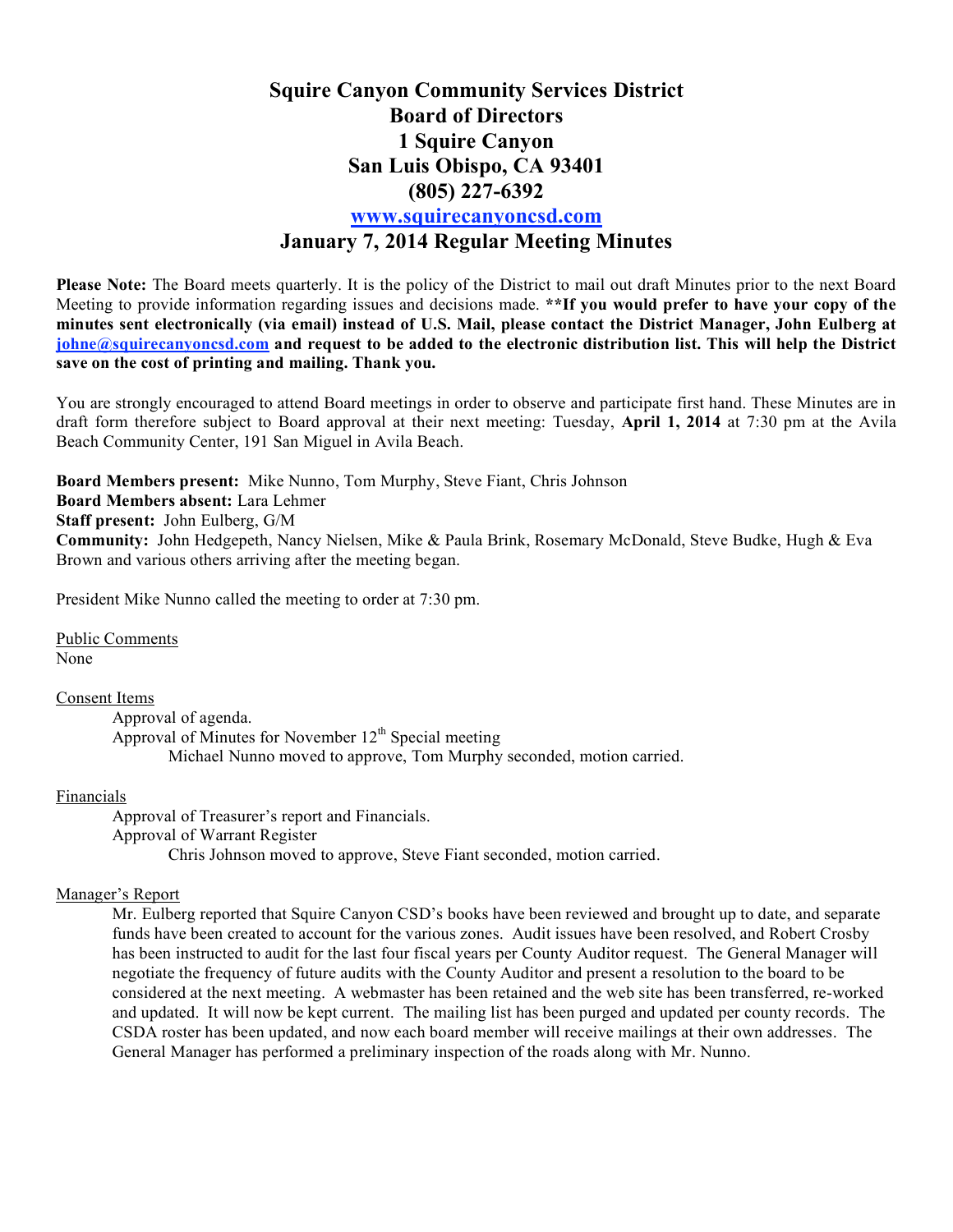#### **Board Action Items**

#### A. 2014 Road Work and Maintenance:

The board opened the floor to the public for input, discussion and direction from the various homeowners present regarding pending road repairs. The General Manager recommended that the board consider using a product known as PETROMAT for repair of various cracked areas and presented some estimated costs. The G/M also informed the board that no paving work could begin until the weather was warmer. The board reviewed previous estimates and suggestions and concluded that no board action was advisable at this time. The General Manager was instructed to get bids for two inches of asphalt over a Petromat overlay to repair the two lower bad areas of road as well as any alternatives to that repair. For more cosmetic reasons, the board also considered application of slurry coat over the whole road. The G/M will also solicit bids for that work. All bids to be submitted at the April 1 meeting for final consideration.

#### B. Fraud/Forgery:

The General Manager recommended turning in a claim to the insurance for the \$6000.00 forged check from last year. The insurance has indicted that they will actively pursue collection from the various parties involved. Tom Murphy moved to submit a claim to SDRMA, Steve Fiant seconded and motion carried.

- C. The General Manager recommended switching both bank accounts to Heritage Oaks bank. After discussion, Michael Nunno moved to open both checking and savings accounts at Heritage Oaks Bank with one signature necessary on checking and giving the General Manager and board president permission to move money between the two accounts as deemed necessary either on line or in person as bank policy allows. Tom Murphy seconded, and motion carried.
- D. The General Manager suggested to the board that they establish the new web site as the official place of business for Squire Canyon CSD. All Brown Act required notices, etc. would then be posted to the web site, and regular mailings could then be eliminated thus saving the CSD between \$50.00 and \$100.00 per mailing. Copies of agendas and minutes would also be placed in the drop box located near the mail boxes. A sign would need to be placed near the mailboxes informing homeowners of the web site and giving pertinent contact information. The General Manager was instructed to submit a sign format at the next regular meeting. This item was tabled and no board action taken.
- E. The recent bicycle vs. automobile accident on upper Squire Canyon Road was discussed with the community members present. No board action was taken.

#### Adjourn

There being no further business, the meeting was adjourned at 9:13 PM. The next regular meeting of the Squire Canyon Community Services District will be held on Tuesday, April 1, 2014 at 7:30 PM at the Avila Beach Community Center – 191 San Miguel, Avila Beach, CA.

APPROVED AS TO FORM:

Michael Nunno Respectfully submitted, President, Board of Directors Squire Canyon Community Services District

John F. Eulberg

General Manager/Secretary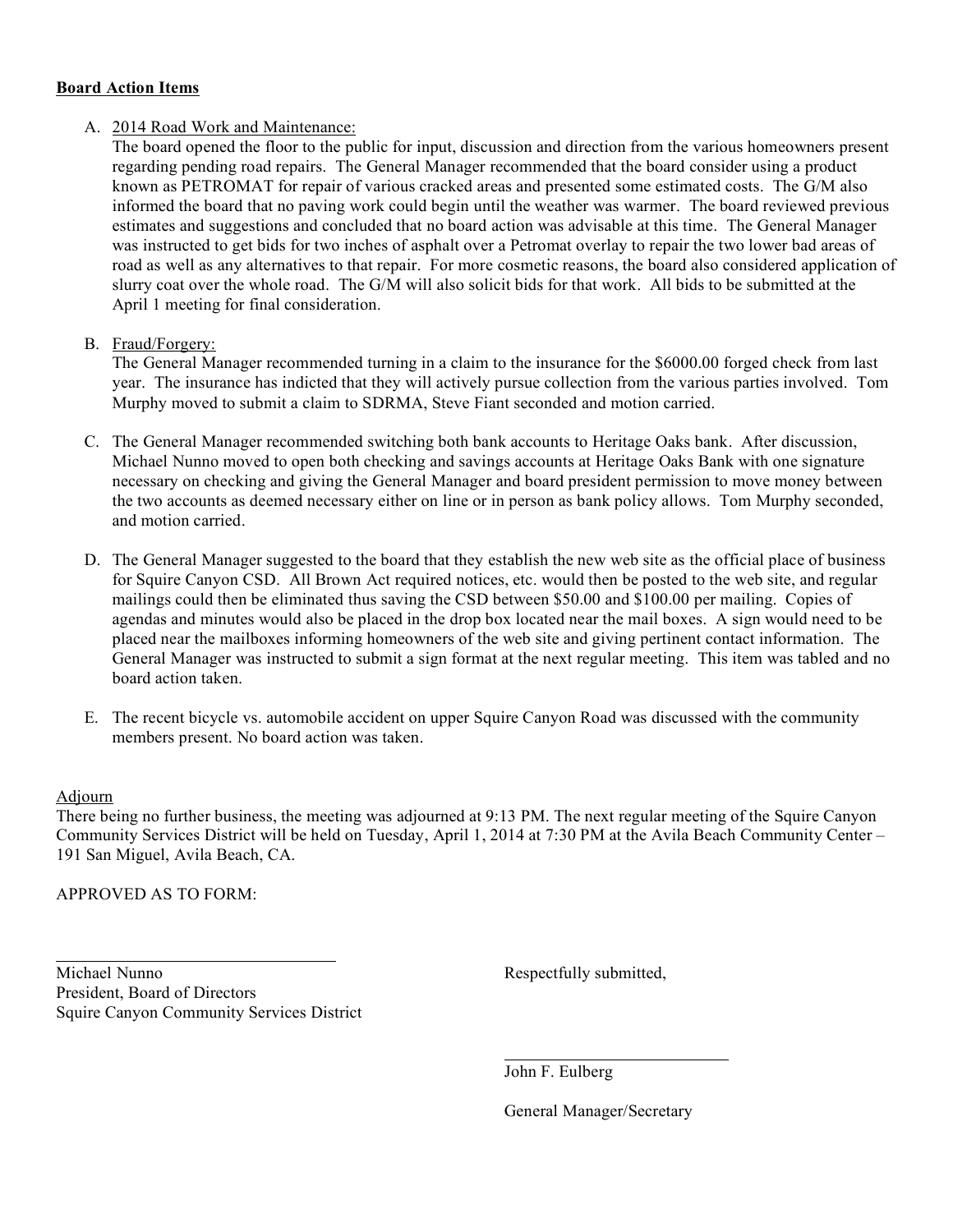## **Squire Canyon Community Services District Income & Expenditures**<br>July through December 2013

|                                                                                              | <b>ZONE 1. INDIAN KNOLL</b> |                      | ZONE 2, SQUIRE CANYON     ZONE 3, ADMINISTRATIVE | <b>TOTAL</b>               |
|----------------------------------------------------------------------------------------------|-----------------------------|----------------------|--------------------------------------------------|----------------------------|
| <b>Ordinary Income/Expense</b><br>Income                                                     |                             |                      |                                                  |                            |
| 4000 - Income Summary<br>4001 · Assessments Collected<br>4005 - Interest Income              | 6.907.77<br>0.00            | 7.467.84<br>0.00     | 4.293.92<br>10.31                                | 18,669.53<br>10.31         |
| Total 4000 - Income Summary                                                                  | 6,907.77                    | 7,467.84             | 4,304.23                                         | 18,679.84                  |
| <b>Total Income</b>                                                                          | 6,907.77                    | 7.467.84             | 4.304.23                                         | 18,679.84                  |
| <b>Expense</b><br>5000 - Administrative Overhead                                             |                             |                      |                                                  |                            |
| 5002 · Bank Service Charges<br>5003 - CSDA<br>5005 - Insurance                               | 0.00<br>0.00<br>0.00        | 0.00<br>0.00<br>0.00 | 2.00<br>129.00<br>1,238.60                       | 2.00<br>129.00<br>1,238.60 |
| 5010 - LAFCO Dues<br>5020 · Office Supplies<br>5025 · Postage<br>5030 - Professional Fees    | 0.00<br>0.00<br>0.00        | 0.00<br>0.00<br>0.00 | 98.78<br>122.94<br>45.57                         | 98.78<br>122.94<br>45.57   |
| 5030.04 - Management                                                                         | 0.00                        | 0.00                 | 3.478.51                                         | 3.478.51                   |
| Total 5030 - Professional Fees                                                               | 0.00                        | 0.00                 | 3.478.51                                         | 3,478.51                   |
| 5035 - Web Site Expense                                                                      | 0.00                        | 0.00                 | 13.98                                            | 13.98                      |
| Total 5000 - Administrative Overhead                                                         | 0.00                        | 0.00                 | 5.129.38                                         | 5.129.38                   |
| 5500 - Road Repair & Maintenance<br>5515 - Other Road Repairs<br>5520 · Weed & Brush Control | 3.950.00<br>0.00            | 1.450.00<br>300.00   | 0.00<br>0.00                                     | 5.400.00<br>300.00         |
| Total 5500 - Road Repair & Maintena                                                          | 3,950.00                    | 1,750.00             | 0.00                                             | 5,700.00                   |
| <b>Total Expense</b>                                                                         | 3.950.00                    | 1.750.00             | 5.129.38                                         | 10.829.38                  |
| <b>Net Ordinary Income</b>                                                                   | 2.957.77                    | 5,717.84             | $-825.15$                                        | 7.850.46                   |
| <b>Net Income</b>                                                                            | 2,957.77                    | 5,717.84             | $-825.15$                                        | 7.850.46                   |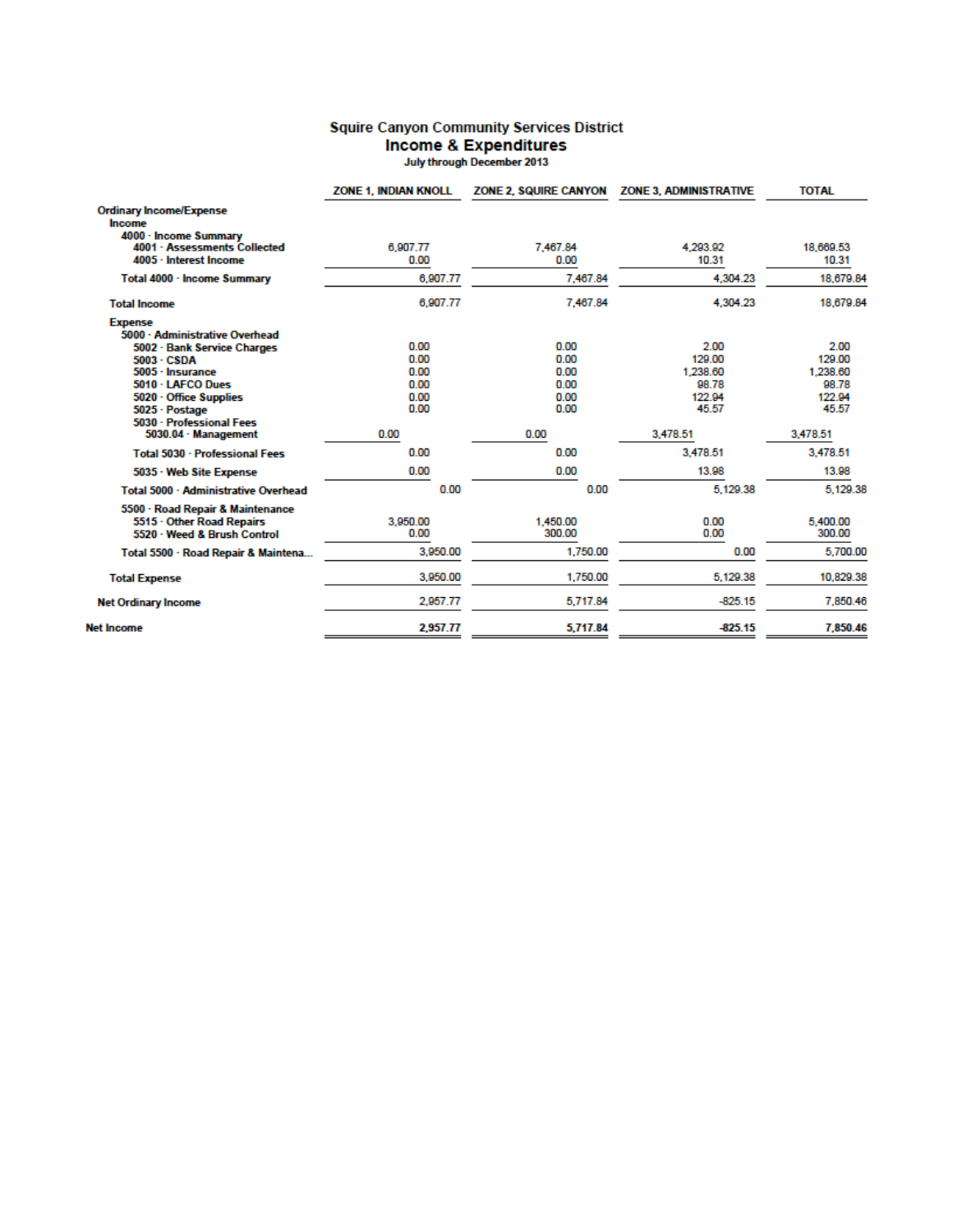|               |                                   | ZONE 1, INDIA N KNOLL | ZONE 2, SQUIRE CANYON | ZONE 3, ADM INISTRATIVE | Unclassified | <b>TOTAL</b> |
|---------------|-----------------------------------|-----------------------|-----------------------|-------------------------|--------------|--------------|
| <b>ASSETS</b> |                                   |                       |                       |                         |              |              |
|               | <b>Current Assets</b>             |                       |                       |                         |              |              |
|               | <b>Checking/Savings</b>           |                       |                       |                         |              |              |
|               | 1000 · Cash Summary               |                       |                       |                         |              |              |
|               | 1001 · Rabobank Checking - 2013   | 12,037.66             | 15,833.94             | 8,364.96                | 0.00         | 36,236.56    |
|               | 1002 · Rabobank_Savings 2013      | 30,448.42             | 32,985.79             | 4.69                    | 0.00         | 63,438.90    |
|               | Total 1000 · Cash Summary         | 42,486.08             | 48,819.73             | 8,369.65                | 0.00         | 99,675.46    |
|               | <b>Total Checking/Savings</b>     | 42,486.08             | 48,819.73             | 8,369.65                | 0.00         | 99,675.46    |
|               | <b>Accounts Receivable</b>        |                       |                       |                         |              |              |
|               | 1100 · Accounts Receivable        | 0.00                  | 0.00                  | 0.00                    | 6,000.00     | 6,000.00     |
|               | <b>Total Accounts Receivable</b>  | 0.00                  | 0.00                  | 0.00                    | 6,000.00     | 6,000.00     |
|               | <b>Other Current Assets</b>       |                       |                       |                         |              |              |
|               | 1300 · Prepaid Expenses           | 0.00                  | 0.00                  | 237.66                  | 0.00         | 237.66       |
|               | <b>Total Other Current Assets</b> | 0.00                  | 0.00                  | 237.66                  | 0.00         | 237.66       |
|               | <b>Total Current Assets</b>       | 42,486.08             | 48,819.73             | 8,607.31                | 6,000.00     | 105,913.12   |
|               | <b>TOTAL ASSETS</b>               | 42,486.08             | 48,819.73             | 8,607.31                | 6,000.00     | 105,913.12   |
|               | <b>LIA BILITIES &amp; EQUITY</b>  |                       |                       |                         |              |              |
|               | Liabilities                       |                       |                       |                         |              |              |
|               | <b>Current Liabilities</b>        |                       |                       |                         |              |              |
|               | <b>Accounts Payable</b>           |                       |                       |                         |              |              |
|               | 2000 · Accounts Payable           | 0.00                  | 0.00                  | 251.64                  | 0.00         | 251.64       |
|               | <b>Total Accounts Payable</b>     | 0.00                  | 0.00                  | 251.64                  | 0.00         | 251.64       |
|               | <b>Total Current Liabilities</b>  | 0.00                  | 0.00                  | 251.64                  | 0.00         | 251.64       |
|               | <b>Total Liabilities</b>          | 0.00                  | 0.00                  | 251.64                  | 0.00         | 251.64       |
|               | Equity                            |                       |                       |                         |              |              |
|               | 3000 · Opening Balance Equity     | 18,599.94             | 20,149.91             | 0.00                    | 0.00         | 38,749.85    |
|               | 3200 · Retained Earnings          | 28,349.37             | 30,711.80             | 0.00                    | 0.00         | 59,061.17    |
|               | Net Income                        | 2,957.77              | 5,717.84              | $-825.15$               | 0.00         | 7,850.46     |
|               | <b>Total Equity</b>               | 49,907.08             | 56,579.55             | $-825.15$               | 0.00         | 105,661.48   |
|               | TOTAL LIABILITIES & EQUITY        | 49,907.08             | 56,579.55             | $-573.51$               | 0.00         | 105,913.12   |